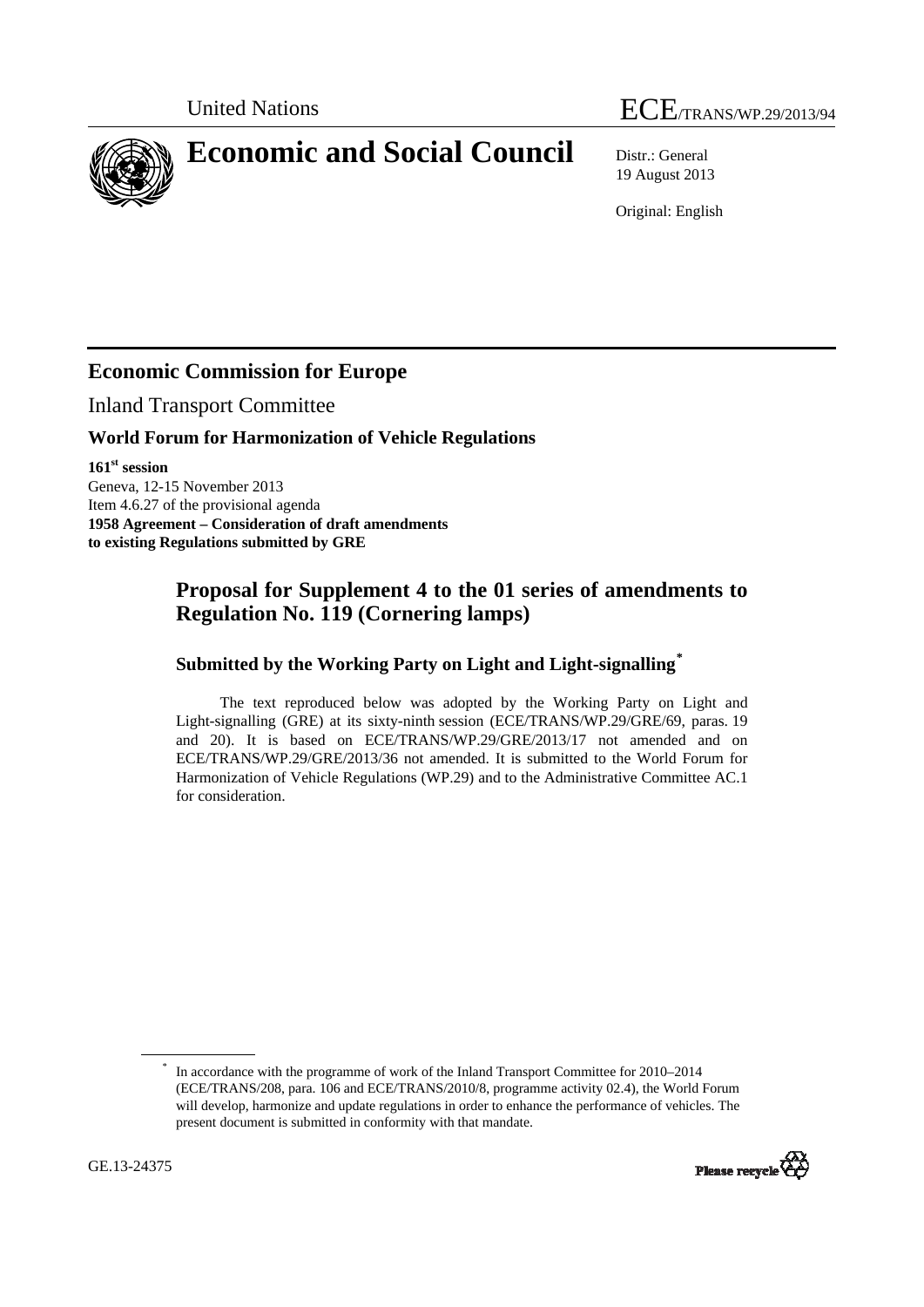*Insert a new paragraph 2.2.4.*, to read:

"2.2.4. In the case of a non-replaceable filament lamp(s) or light source module(s) equipped with non-replaceable filament lamp(s), the documents according to paragraph 5.5. of this Regulation."

*Insert a new paragraph 5.5.*, to read:

"5.5. In the case of non-replaceable filament lamp(s) or light source module(s) equipped with non-replaceable filament lamp(s), the applicant shall annex to the type approval documentation a report (by the light source manufacturer indicated in the type approval documentation), acceptable to the Authority responsible for type approval, that demonstrates compliance of these non-replaceable filament lamp(s) with the requirements as specified in paragraph 2.11. of IEC 60809, Edition 3."

*Paragraph 9.1,* amend to read:

"9.1. Cornering lamps shall be so manufactured as to conform to the corresponding type approved according to this Regulation.

> The compliance with the requirements set forth in paragraphs 6. and 8. above shall be verified as follows:"

*Paragraph 9.2. (former)*, renumber as paragraph 9.1.1.

*Paragraph 9.3. (former)*, renumber as paragraph 9.1.2.

*Paragraph 9.4. (former)*, renumber as paragraph 9.2.

*Insert a new paragraph 9.3.,* to read:

"9.3. In the case of non-replaceable filament lamp(s) or light source module(s) equipped with non-replaceable filament lamps, a report (by the light source manufacturer indicated in the type approval documentation) shall demonstrate compliance of these non-replaceable filament lamp(s) with lifetime requirements and, in the case of colour coated filament lamps, also with colour endurance requirements, as specified in paragraph 2.11. of IEC 60809, Edition 3."

*Annex 5, insert new paragraphs 1.4. to 1.4.2.*, to read:

- "1.4. In the case of non-replaceable filament lamp(s) or light source module(s) equipped with non-replaceable filament lamps, at any conformity of production check:
- 1.4.1. The holder of the approval mark shall demonstrate the use in normal production and show the identification of the non-replaceable filament lamp(s) as indicated in the type approval documentation;
- 1.4.2. In the case where doubt exists in respect to compliance of the non-replaceable filament lamp(s) with lifetime requirements and/or, in the case of colour coated filament lamps, with colour endurance requirements, as specified in paragraph 2.11 of IEC 60809, Edition 3, conformity shall be checked (by the light source manufacturer indicated in the type approval documentation) as specified in paragraph 2.11. of IEC 60809, Edition 3."

*Annex 6, paragraphs 2 to 5*, amend to read:

"2. First sampling

In the first sampling four cornering lamps are selected at random. The first sample of two is marked A, the second sample of two is marked B.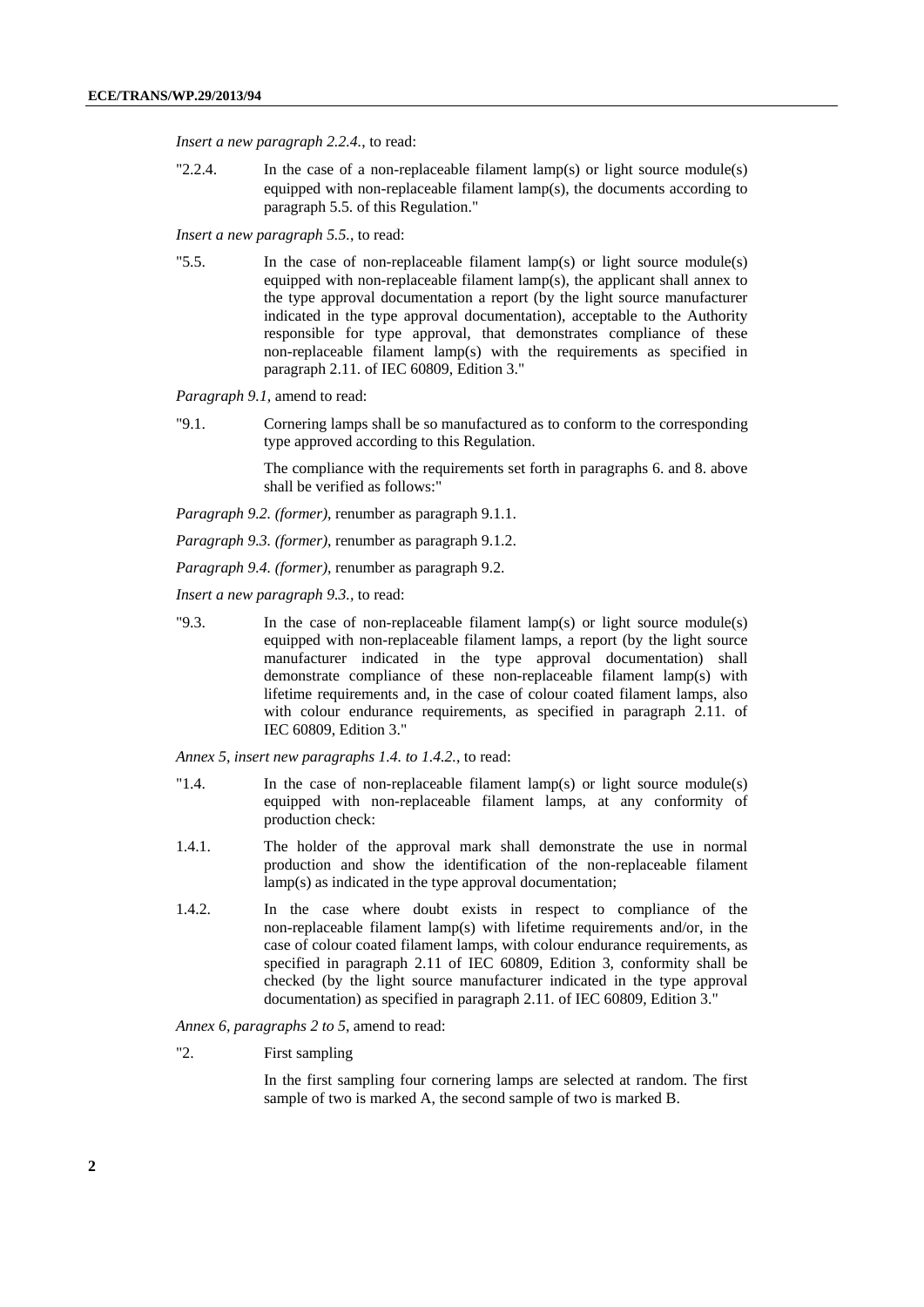2.1. The conformity of mass-produced cornering lamps shall not be contested if the deviation of any specimen of samples A and B (all four lamps) is not more than 20 per cent.

> In the case, that the deviation of both lamps of sample A is not more than 0 per cent, the measurement can be closed.

2.2. The conformity of mass-produced cornering lamps shall be contested if the deviation of at least one specimen of samples A or B is more than 20 per cent.

> The manufacturer shall be requested to bring his production in line with the requirements (alignment) and a repeated sampling according to paragraph 3. below shall be carried out within two months' time after the notification. The samples A and B shall be retained by the Technical Service until the entire Conformity of Production process is finished.

3. First repeated sampling

A sample of four lamps is selected at random from stock manufactured after alignment.

The first sample of two is marked C, the second sample of two is marked D.

3.1. The conformity of mass-produced cornering lamps shall not be contested if the deviation of any specimen of samples C and D (all four lamps) is not more than 20 per cent.

> In the case, that the deviation of both lamps of sample C is not more than 0 per cent the measurement can be closed.

- 3.2. The conformity of mass-produced cornering lamps shall be contested if the deviation of at least:
- 3.2.1. One specimen of samples C or D is more than 20 per cent but the deviation of all specimen of these samples is not more than 30 per cent.

The manufacturer shall be requested again to bring his production in line with the requirements (alignment).

A second repeated sampling according to paragraph 4. below shall be carried out within two months' time after the notification. The samples C and D shall be retained by the Technical Service until the entire Conformity of Production process is finished.

3.2.2. One specimen of samples C and D is more than 30 per cent.

In this case the approval shall be withdrawn and paragraph 5. below shall be applied.

4. Second repeated sampling

A sample of four lamps is selected at random from stock manufactured after alignment.

The first sample of two is marked E, the second sample of two is marked F.

4.1. The conformity of mass-produced cornering lamps shall not be contested if the deviation of any specimen of samples E and F (all four lamps) is not more than 20 per cent

> In the case, that the deviation of both lamps of sample E is not more than 0 per cent, the measurement can be closed.